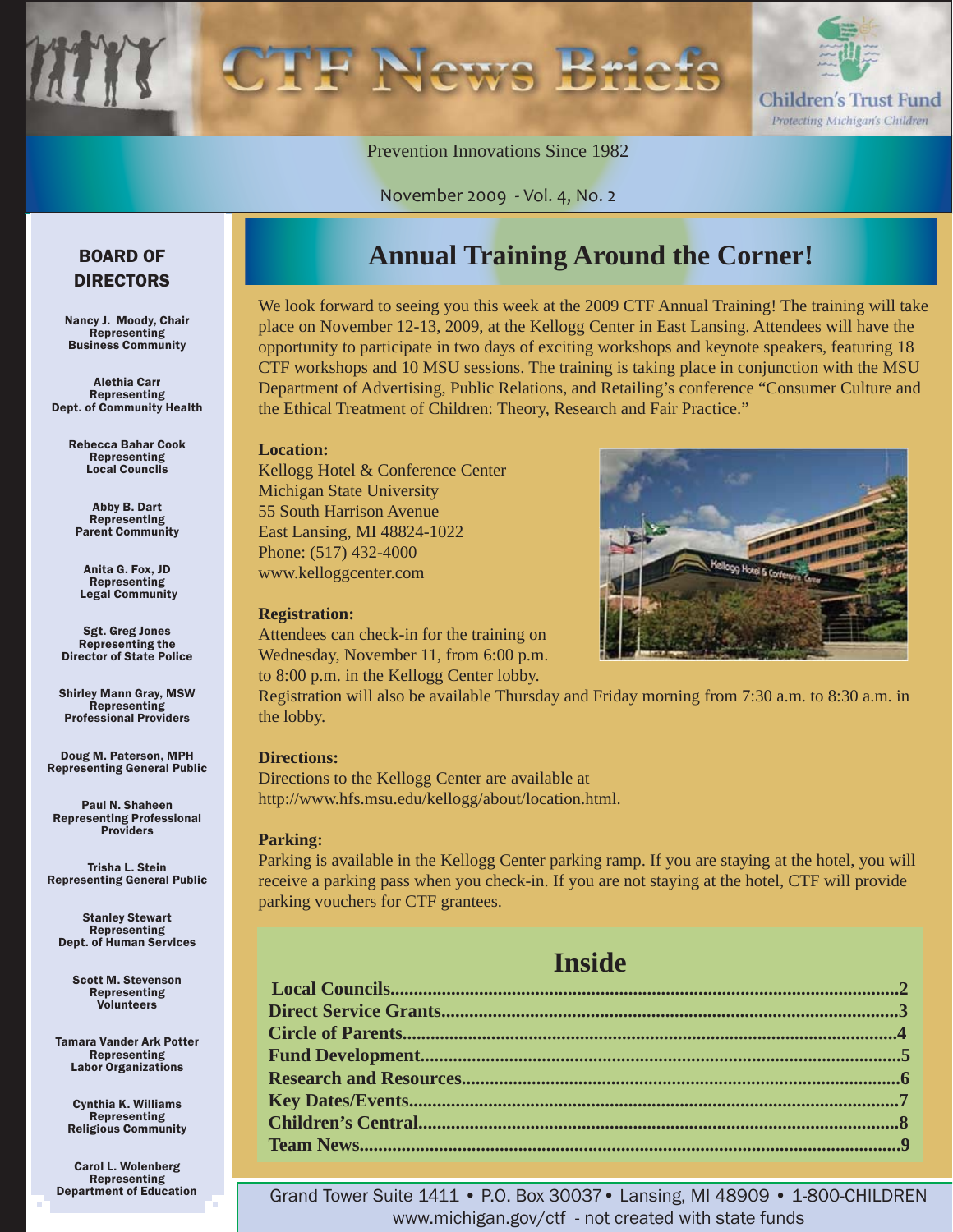# **Local Councils**

<span id="page-1-0"></span>*Emily Schuster Wachsberger Local Council Coordinator*

#### **Meet and Greets**

Mike Foley and I have just completed a series of Meet and Greets around the state having met with representatives from over 25 local councils. On behalf of Mike and I, it's been a pleasure hearing about all of the great prevention work that councils are doing in Michigan and listening to your constructive suggestions for improving the councils and CTF. Additionally, we enjoyed meeting in person those individuals that we interact with on a regular basis. While traveling throughout Michigan, it reminded me of how fortunate we are to live in such a beautiful state with so many caring people. In these challenging economic times, the need to maintain and increase prevention services across the state is critical. Your energy and commitment for this mission is apparent. On a light note, since visiting the U.P., I now have urges to say *You betcha* and refer to anything below the Mackinac Bridge as *down below*.

### **4th Quarter Reports**

Fourth quarter reports were due on October 20, 2009. If you've not already done so, please complete and/or correct, and (re)submit. Once all three reports (expenditure, activity and program register) have been approved, CTF will submit expenditures to DHS. Remember to mark your expenditure report as Final.

#### **CAP Month Sub-Workgroup**

On October 27, 2009, the CAP Month Sub-Workgroup had its first meeting. Moving forward the group will help to determine: 1) toolkit content, 2) state kick-off event, 3) local council statewide event, 4) useful CAP Month marketing strategies, and 5) other related efforts. If you are interested in being a part of this group, please contact Emily (wachsbergere@michigan.gov) at 517-335-0671.

### **Channing-Bete Fall 2009 Joint Purchase**

CTF affiliates have until November 28, 2009, to send their orders into Channing-Bete for the Prevent Child Abuse America Fall 2009 joint purchase. This is a limited time to receive tremendous price savings over Channing-Bete's normal prices. An order form is available online at http://preview.channing-bete.com/PCAA/PCAA\_grpOF.pdf.

All orders must be sent to Jasmin Tomic (Fax: 1-800-329- 2939/Email: atomicjasper1@charter.net).

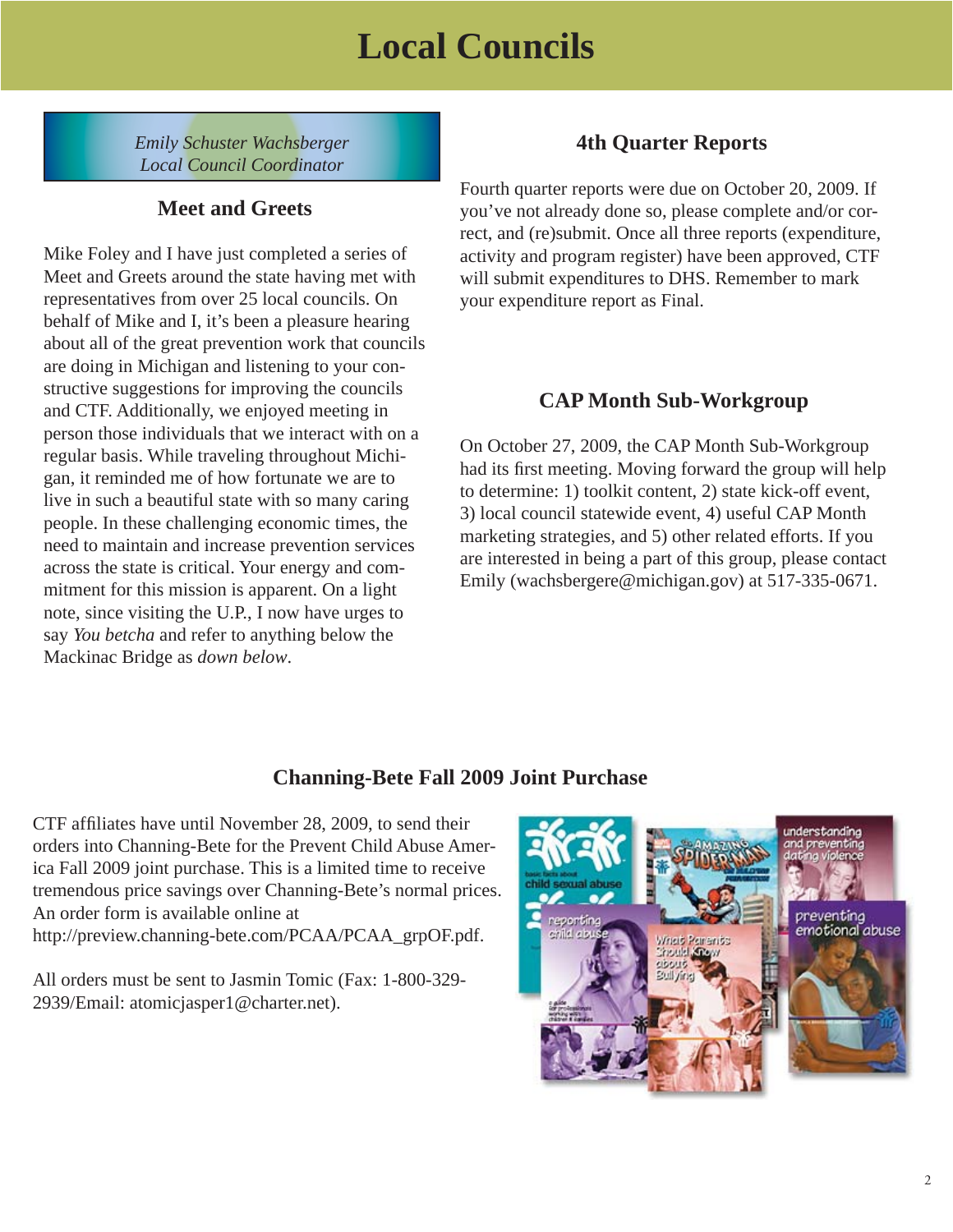# **Direct Service Grants**

<span id="page-2-0"></span>*Ongoing thanks and appreciation for your commitment to Michigan's communities! Sylvia Brown Jones Direct Services Coordinator*

\* A friendly reminder that Fiscal Year ended September 30, 2009, and CTF needs your 4th Quarter FSR (remember to mark it Final). For those grantees that still have outstanding reports, or corrections that may be needed, please complete them as quickly as possible. I look forward to seeing you all at the November 12- 13, 2009, CTF annual training.

\* I began making my site visits at the end of October. Our CTF Student Intern, Derrick Hartwell, was able to travel with me to gain some experience and understanding of the Direct Services (DS) site visits. It has been great interviewing parents who are utilizing the services, and meeting with the committed directors and their staff. At each site visit, parents have spoken of the invaluable services they are receiving, and how important the services are in helping them to strengthen their parenting skills. Additionally, the respective local councils have been at the site visits to show their support and speak on their collaborative relationship, and how important it is to have these DS prevention



Youth and Teen Parents Getting Fit. Volinia Outcomes School offered free health and wellness classes through the CTF grant.

services in the community. More site visits will be scheduled in the upcoming months!

\* This month, Marcellus Community Schools (Volinia Outcomes School) Triple P-Positive Parenting Program is being spotlighted. Your program outcomes have been stellar in exceeding expectations. CTF looks forward to hearing from Mary Karabetsos for some "Best Practice" tips during the DS Work Group sessions.

The Volinia Outcomes Community Day Program utilizes the Triple P – Positive Parenting Program. Triple P is a multi-level system of parenting and family support with five distinct levels, each increasing with strength and intensity. Other services include an extended teen parenting education program, multiple types of counseling (group, individual, family and parent-teen), incorporation of the OJJDP Model Program SMART Team, respite service, family fun nights, weekly academic tutoring, a series of parenting education forums/speakers, and on-site child care services for teen parents and parents/caregivers who participate in Triple P and other Positive Parenting Project activities. For each program goal and outcome, the participants saw an increase on positive parenting and community awareness. One teen parent provided this statement: "As a parent, I am involved in the Volinia Positive Parenting Program. I have been involved for over two years. I have always evaluated how my child was progressing....This year I have noticed a big change in my child. She shows more interest in books and her attention span has increased at home when reading to her….The program has helped me by teaching me strategies to use when I need to discipline my child."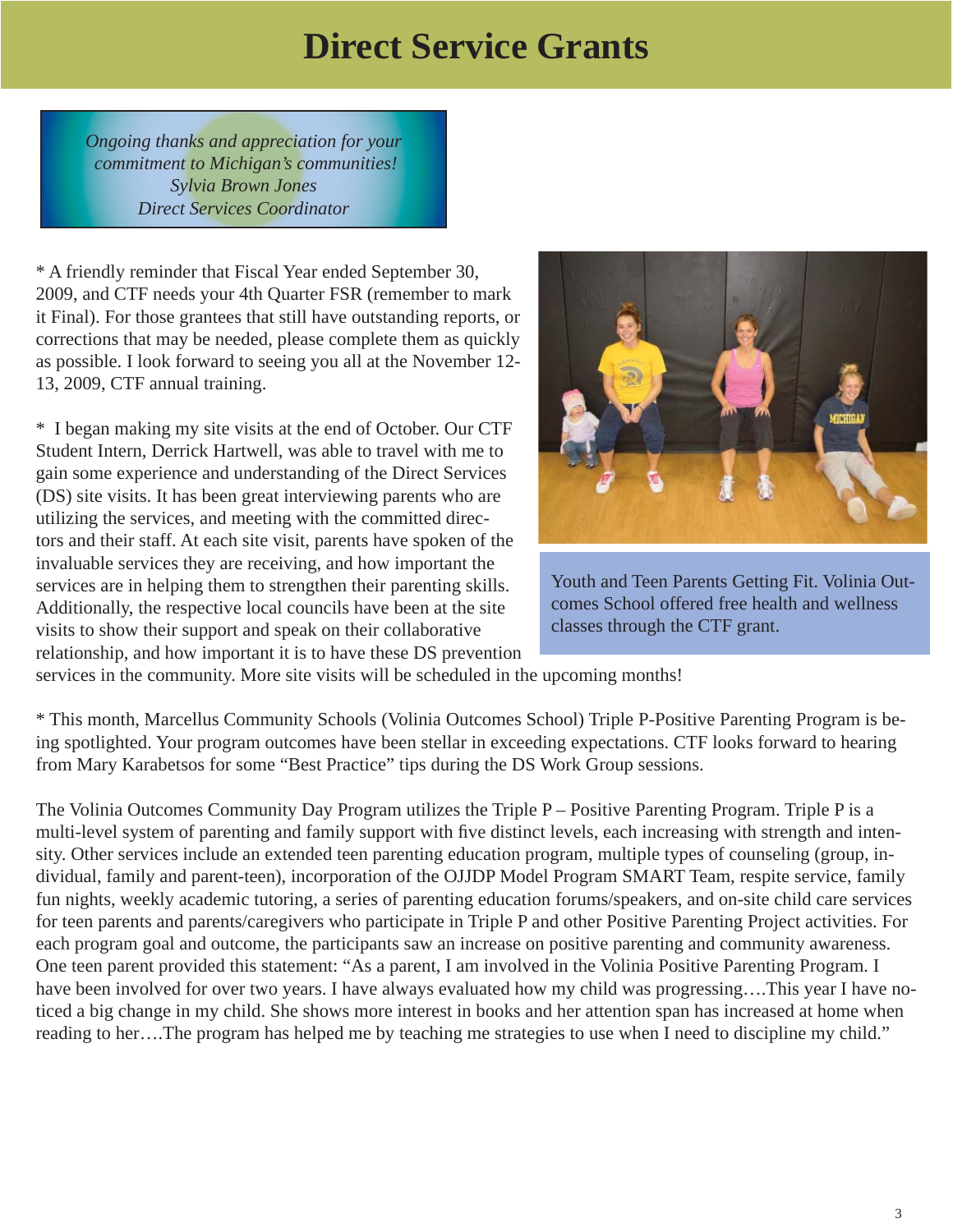# **Circle of Parents**

<span id="page-3-0"></span>*Ongoing thanks and appreciation for your commitment to Michigan's communities! Sylvia Brown Jones Circle of Parents Coordinator*





www.circleofparents.org/

Greetings to Michigan's Circle of Parents network, and ongoing THANKS for a job well done! Our goal is to continue to build statewide capacity. Collaborative partners are welcome.

In our joint effort to assist parents in their tough job of parenting, we continue to commit our resources and passion during Michigan's challenging economic times. You are providing invaluable parent leadership services to help strengthen Michigan's families by focusing on one or more of their Protective Factors: Family functioning/ resiliency, social support, concrete support, nurturing and attachment, and knowledge of parenting/child development. These five protective factors are taken from the FRIENDS National Resource Center for Community-Based Child Abuse Prevention.

\* CTF will be joining a Circle of Parents national evaluation plan. Here are a few of the benefits of participating in this evaluation:

• Numerous states using the same survey will allows us to "roll-up" our data for the first time and allow us to create reports regarding the effectiveness of the national network in creating lasting change for families across the country.

We will be using a field-tested survey, standardized for validity and reliability (the Protective Factors Survey); by using this survey, we will be moving Circle of Parents toward more evidencebased practice. Very important for future funding and credibility!

It is always positive to tell funders/donors/ legislators that your state participated in a national evaluation project, and to share the results that pertain specifically to your state.

There will be a Circle of Parents workshop on

November 13, 2009, from 10:15 a.m. – 11:45 a.m. at the CTF Annual Training, facilitated by both Sylvia Brown Jones and Dee Obrecht. We hope you will attend.

#### **Brenda's Corner**

Brenda is still doing well with her recuperation. By request, this is being run again. Patrick Henry Hughes was born with no eyes, and a tightening of the joints which left him crippled for life. Here is his quote:

> "Life is not about waiting for the storms to pass... it's about learning how to dance in the rain!"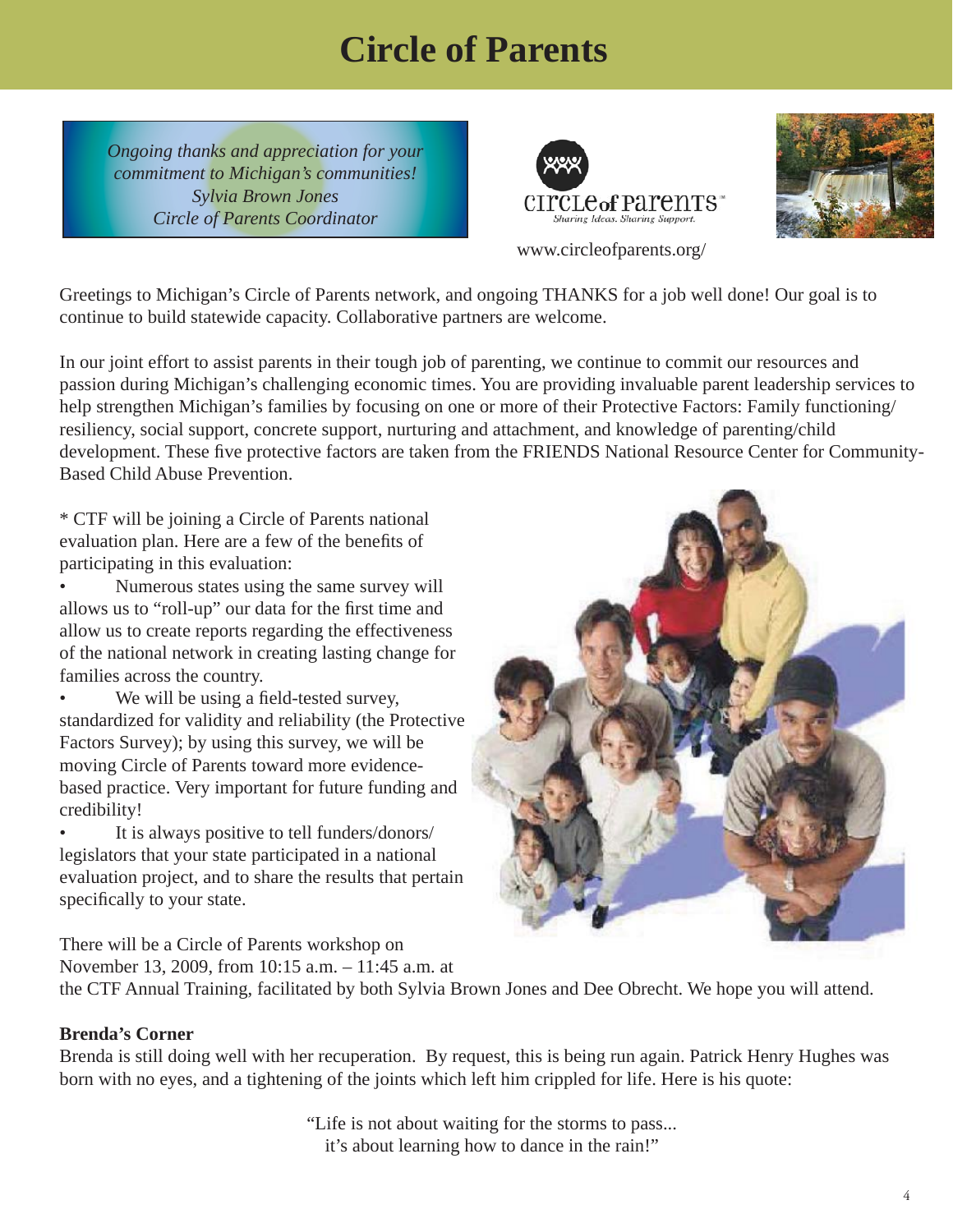# **Fund Development**

<span id="page-4-0"></span>*Patricia Headley Fund Development Coordinator*

#### **Signature Event**

Because of you, the Children's Trust Fund's seventh annual Signature Event, "Cherish the Children Auction" raised over \$336,000 for child abuse prevention programs in Michigan and hosted nearly 600 guests! We are grateful for your continued support, generosity and commitment to this very important cause. As the event has grown, so has the number of champions for children. You have helped us prove that a group of committed individuals can make a difference, even in times such as





these. On behalf of the Children's Trust Fund and our Board, we would like to express a heartfelt thanks to Governor Jennifer Granholm; Advisory Committee co-chairs Senators Birkholz, Prusi, Richardville and Scott; Representatives Byrum, Hildenbrand, Rogers, and Scripps; Nancy Moody, CTF Board Chair; the entire Advisory Committee; the auction committees and chairs; and the CTF Board, sponsors, donors, bidders, and the many volunteers. We could not have done this without each and every one of you!

#### **Children's License Plate**

Thank you for purchasing children's license plates. During Fiscal Year 2009, \$164,340 was raised from license plate sales to prevent child abuse and neglect in Michigan through CTF programs. An order form is available at http://www.michigan.gov/documents/orderform\_children\_16202\_7.pdf or you may purchase plates at any Secretary of State Office.

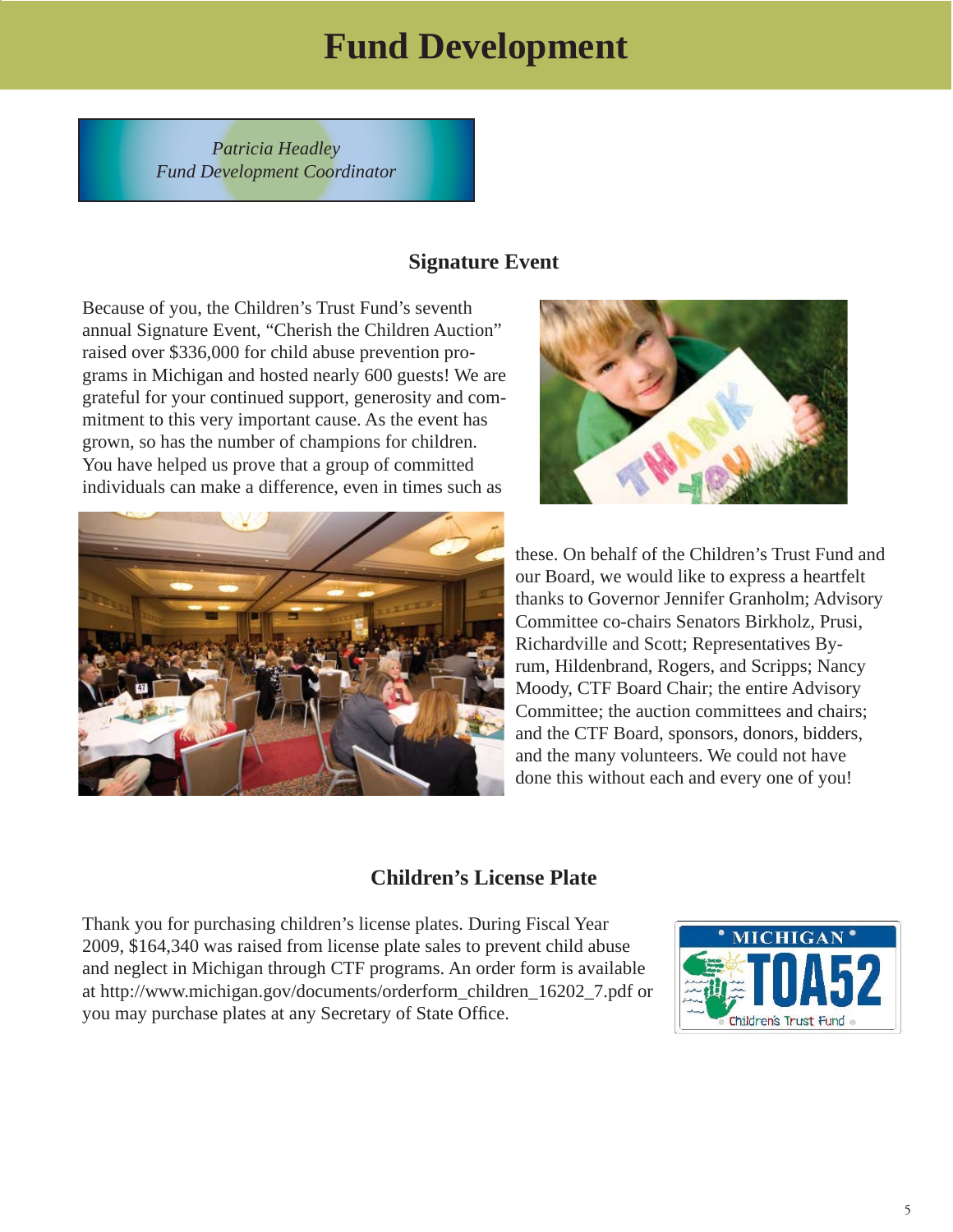# **Research and Resources**

<span id="page-5-0"></span>*Alan Stokes Research Analyst*

#### **Traumatic Childhood Takes 20 Years Off Life Expectancy**

The Adverse Childhood Experiences study's latest focus has been on the life expectancy of those experiencing childhood trauma. According to Dr. David Brown of the Centers for Disease Control and Prevention, "It's pretty striking that someone with six or more ACEs died 20 years earlier." This research will appear in the November issue of the *American Journal of Preventive Medicine.* More information is online at www2.ljworld.com/news/2009/oct/06/ traumatic-childhood-takes-20-years-life-expectancy/.

#### **Michigan Cyber Safety Initiative**



The Michigan Cyber Safety Initiative has offered Internet safety training to 420,000 school age children in its three-year history. I Keep Safe (http://ikeepsafe.org/) designated Michigan's program as the most comprehensive in the nation. Michigan's

Attorney General, Mike Cox, sponsors the program which also has a community seminary component. There are three keeps for adults in monitoring children's use of the Internet: Keep Current, Keep Communicating, and Keep Checking.

Training videos in the program feature some real stories of cyber bullying and abuse cases to reach children. For more information about the Michigan Cyber Safety Initiative visit their website at www.michigan.gov/csi.

#### **National Family Caregivers Month**

November is National Family Caregivers Month. President Barack Obama's Presidential Proclamation states, "Every day, family caregivers assist loved ones with tasks ranging from personal care and homemaking, to transportation and financial assistance. As the foundation of America's longterm care system, these individuals give millions of Americans the peace of mind and security that only family can provide." For more information and resources on related events visit http://www.thefamilycaregiver.org.



*"There are only four kinds of people in the world—those who have been caregivers, those who are currently caregivers, those who will be caregivers and those who will need caregivers."*

– Rosalyn Carter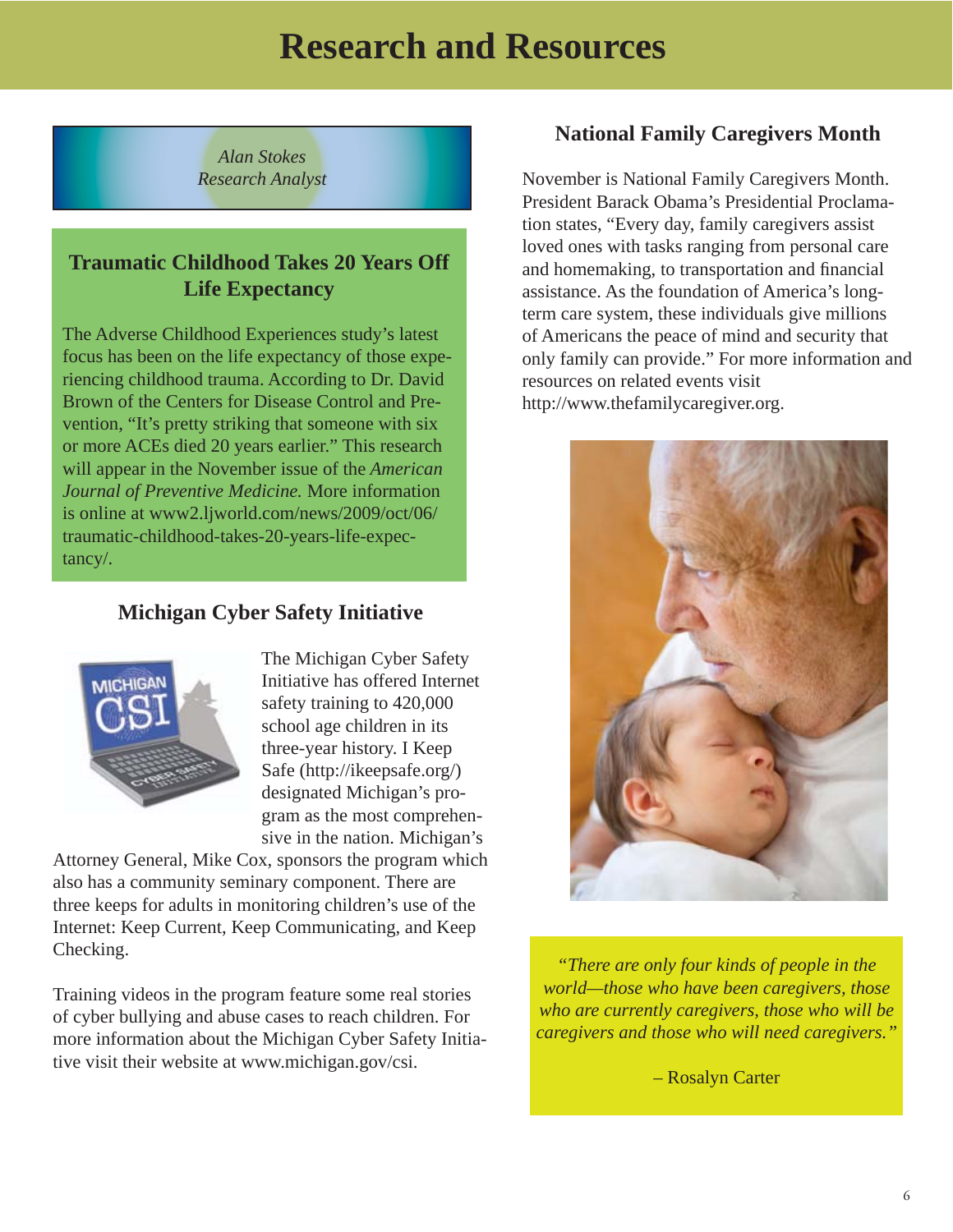### *November*

<span id="page-6-0"></span>**November 1-25:** The Salvation Army in Lansing is offering holiday help to families in need. Families can walk in between 9:00 a.m. – 3:45 p.m. on M, T, W, & F. Parents must bring picture ID, verification of address, social security cards for parents and children, and income verification. The Salvation Army is located at 3305 S. Pennsylvania in Lansing.

**November 9:** The 17th Annual Parenting Awareness Michigan Conference will be held in East Lansing, Michigan, at the Kellogg Hotel & Conference Center on November 9, 2009. Keynote speaker is Barbara Flis. For information call 800-968-4968 or visit www.preventnetwork.org.

**November 11:** The CTF office is closed for a state holiday.

**November 11:** CARE House of Oakland County is hosting a fun-filled "Sing Out 4 Kids" karaoke event at 6:00 p.m. on Wednesday, November 11, at Mark Ridley's Comedy Castle in Royal Oak. Karen Newman, voice of the Detroit Red Wings, will be the emcee. For tickets and more information, contact Pat at prosen@carehouse.org or call 248- 332-7173.

**November 12-13:** The CTF annual training and MSU Consumer Culture Conference will be held at the Kellogg Center in East Lansing. Please see page 1 for details.

**November 17-19:** The Michigan Federation for Children and Families will present their Tour of Michigan Seminars on Child Trauma. The featured speaker is Dr. Bruce D. Perry. For more information call 517-485-8552 or reference the online flyer at

http://www.michigan.gov/documents/ctf/NovTourChildTraumaSeminar\_292571\_7.pdf.

**November 20:** Child's Hope will host a Right to Thrive: Mothers & Infants Summit on Friday, November 20, 2009, from 8:30 a.m.  $-3:30$  p.m. at the University of Michigan-Dearborn. For more information call 313-583-6401 or reference the online flyer at

http://www.michigan.gov/documents/ctf/std\_back9209\_292189\_7.pdf.

**November 26-27:** The CTF office is closed for state holidays.

**November 28:** Deadline to submit Channing-Bete Fall Joint Purchase Orders. See Page 2 for more information.



### *December*

**December 1:** There will be a Strategic Planning Meeting for the CTF Board of Directors on December 1, 2009. For more information call CTF at 517-373-4320.

**December 3:** The Local Council Work Group will hold a conference call at 10:00 a.m.

**December 14:** The Children's Trust Fund Board will meet at 1:30 p.m. at the DTE Energy Office, 101 S. Washington Square, Ste. 700, Lansing, MI. For more information call CTF at 517-373-4320.



*Please submit announcements to Alan Stokes. Events after December 14 will appear in the December News Briefs.*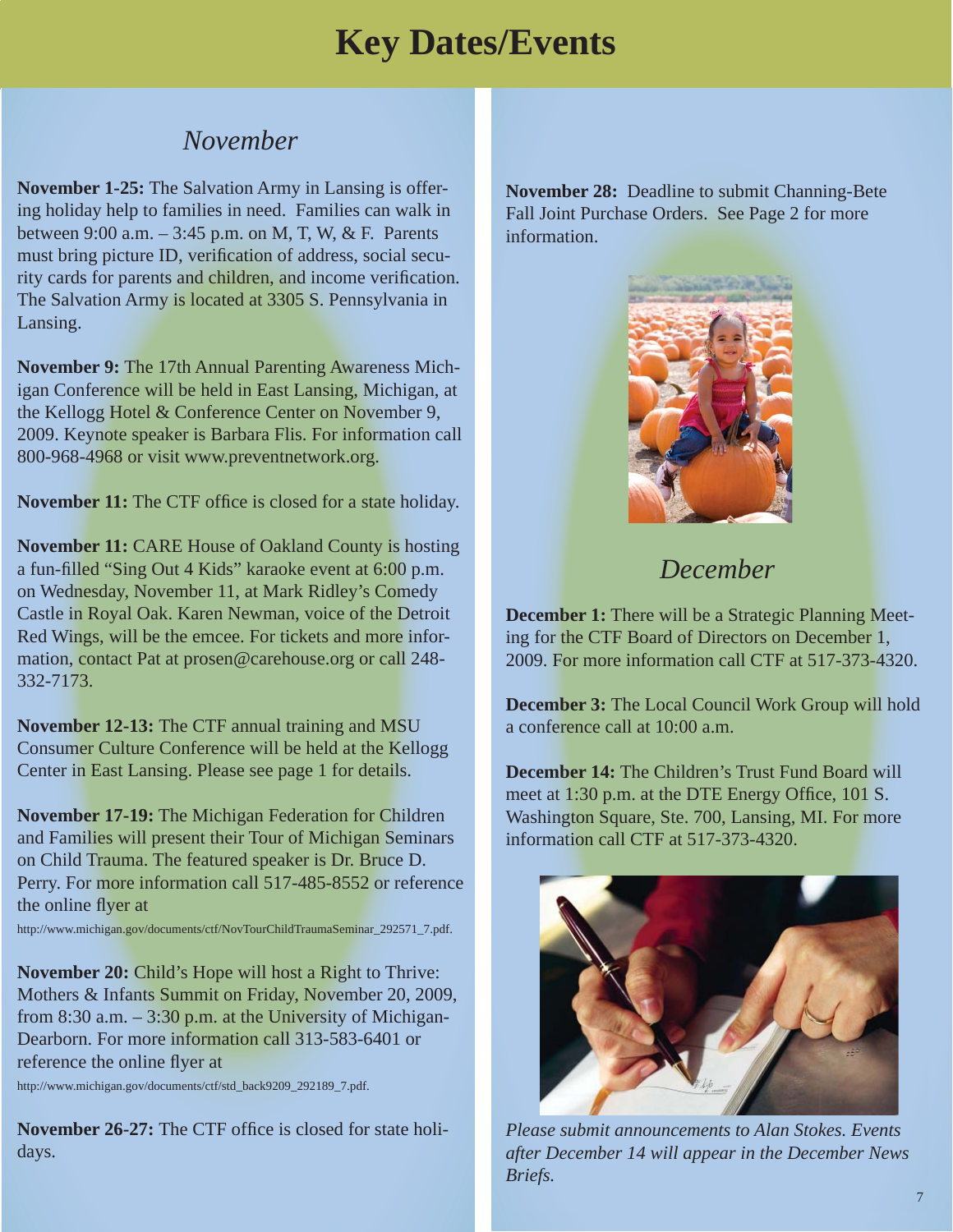MICHIGAN STATE

#### **News on the Ethical Treatment of Children from MSU-APRR Children's Central www.childrenscentral.msu.edu/**

#### <span id="page-7-0"></span>**Consumer Culture Conference and CTF Annual Training**

Details are being finalized for the dual Consumer Culture conference and Children's Trust Fund annual training. Due to illness, former FTC chairman Mike Pertschuk can no longer attend as a guest speaker (but has expressed his desire to come to East Lansing in the future to address the CTF-MSU coalition). To make the best of an otherwise bad situation, Mike recruited former colleague Wally Snyder to speak at our Friday lunch. Snyder is immediate past-President and Chief Executive Officer of the American Advertising Federation where he served from 1992 to 2008. AAF represents 50,000 members across the country--including 130 corporate members (largely advertising agencies), 210 local advertising federations and 210 college chapters. Snyder often testified before federal and state lawmakers on issues of importance to the advertising industry. Our goal is to take this opportunity to ask Mr. Snyder to spread the word about the concerns being expressed at the conference, and through the work of CTF grantees, about the role marketing and media may be playing in stimulating violence, consumption of harmful food products and other concerns regarding the ethical treatment of children.

#### **Poll: Child obesity a top U.S. concern**

According to a poll conducted at the University of Michigan C.S. Mott Children's Hospital on Child Health, 42 percent of U.S. adults believe childhood obesity is a major American problem. This number represents a 7% increase over the level of concern for childhood obesity expressed in a similar Mott poll last year. According to the U-M news release, a second U-M study reports that children living in neighborhoods described as "unsafe" were a greater risk of becoming obese. "Nearly 17 percent of children in unsafe areas were overweight, compared to 14 percent in other areas." For more information on this study, please visit:

http://www.annarbor.com/news/u-m-poll-childhood-obesity-top-concern-among-us-adults/.

Or for the full report, please visit: http://www.med.umich.edu/mott/npch/pdf/81009fullreport.pdf.

#### **Georgia State University receives grant to explore training to prevent child abuse**

The Centers for Disease Control and Prevention (CDC) has given The National SafeCare® Training and Research Center (NSTRC) a \$1.3 million grant to examine what works in coaching others to teach parents skills needed to prevent child abuse and neglect. "The study will help us understand how to translate science to community practice in an effective and efficient manner," said the project's principal investigator, Daniel Whitaker, director of the NSTRC and professor of public health at Georgia State. To learn more about this grant and NSTRC please visit: http://www.gsu.edu/38229.html.

#### **New child-abuse pediatrics subspecialty launched at the University of Oklahoma-Tulsa**

In November of this year, 200 physicians will sit for their first board examination with a subspecialty in child-abuse pediatrics. According to the article, Dr. Robert Glock, chairperson of the pediatrics department at the University of Oklahoma-Tulsa led the effort to get the subspecialty recognized by the American Board of Pediatrics. "We're hoping to bring a higher level of correct science in the judicial system…The program also is aimed at providing support to pediatricians and emergency room physicians who typically make the first contact with abused children," Block said. "These kids suffer lifelong health problems because of abuse and violence, believe me." For more information about the pediatrics subspecialty and child abuse statistics, please visit:

http://www.tulsaworld.com/news/article.aspx?subjectid=17&articleid=20090819\_17\_A9\_Teceto816611.

#### **Here is an example of how an Ontario-based child abuse prevention council launched their "Use Your Voice Challenge" at a local elementary school**

In Ontario, a local children's aid society visited an elementary school to launch their "Use Your Voice Challenge" in which third grade classes competed for a trophy by yelling the campaign slogan as loud as they could, while also learning about a very serious issue—child abuse and neglect. "It's a great way to engage the kids and get them involved in a serious message, but also, it does it in a fun way that gets them to participate," said Len Kennedy, the executive director of the Hasting Children's Aid society (HCAS). For more information about the campaign, please visit:

http://www.intelligencer.ca/ArticleDisplay.aspx?e=1778572.